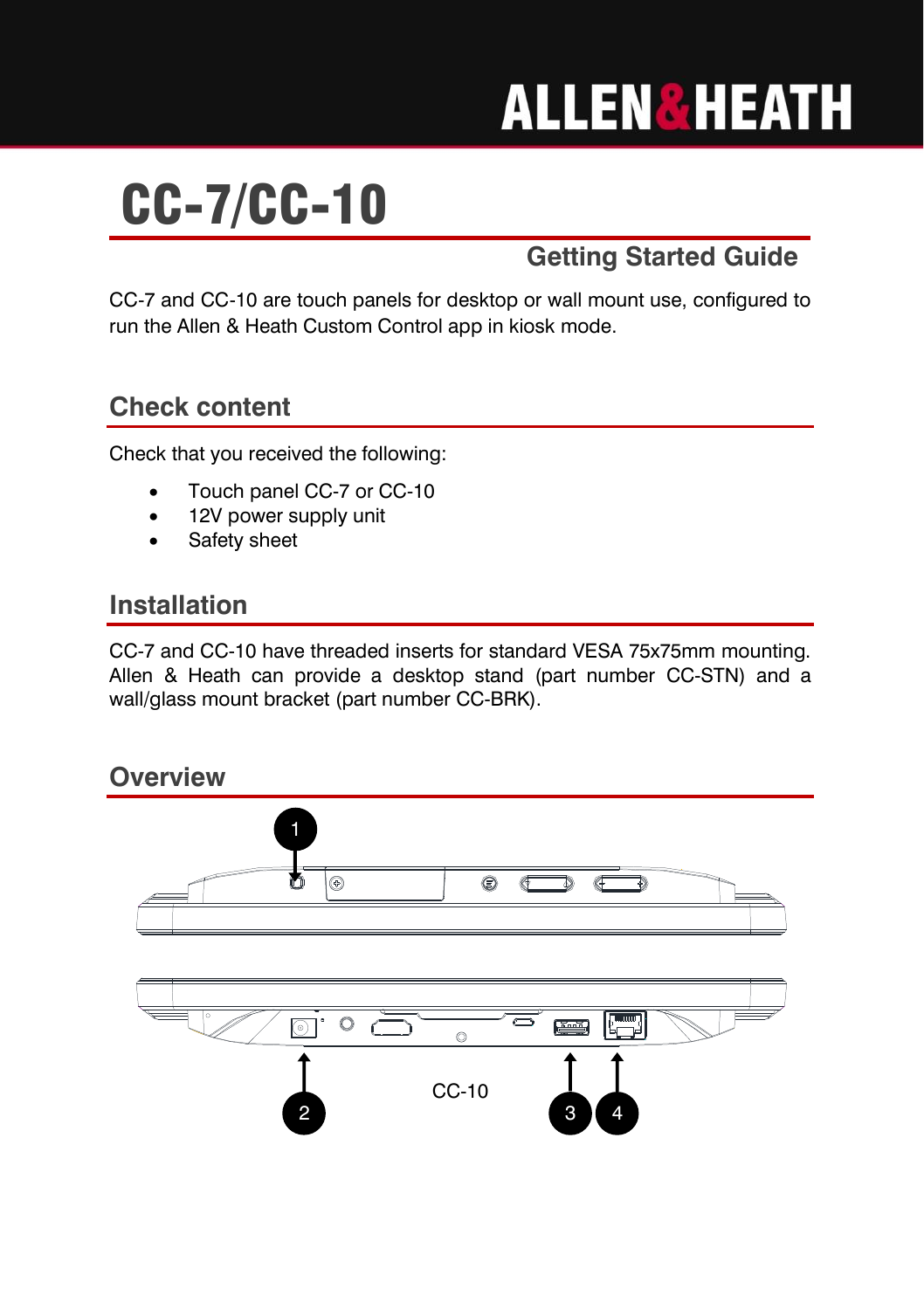

#### **1. Power button**

Short press for sleep / wake up. Long press to power down / reboot. A confirmation dialog box is displayed on the screen.

#### **2. DC Input and LED indicator**

12V/2A DC input. Alternatively, the unit can be powered over Ethernet.

Only use the PSU supplied with the touch panel.

The LED indicator lights up green when the unit is powered and red when the unit is in sleep mode.

#### **3. USB-A port**

USB 2.0 port for Custom Control updates.

#### **4. Ethernet port**

PoE enabled, Gigabit Ethernet RJ45 port for connection to the mixing system.

## **Operation**

The touch panels are configured to launch the Custom Control app at power up and in kiosk mode, hiding the OS status / notification bar and navigation bar, and preventing end users from exiting the app, thus securing the settings and operation of the touch panel.

At power up, wait until the Custom Control login screen is displayed. Select a system from the list or enter the target IP address, enter the Username and Password, and touch **Connect**.

Swipe right from the left border to access further app settings such as **Auto Login**.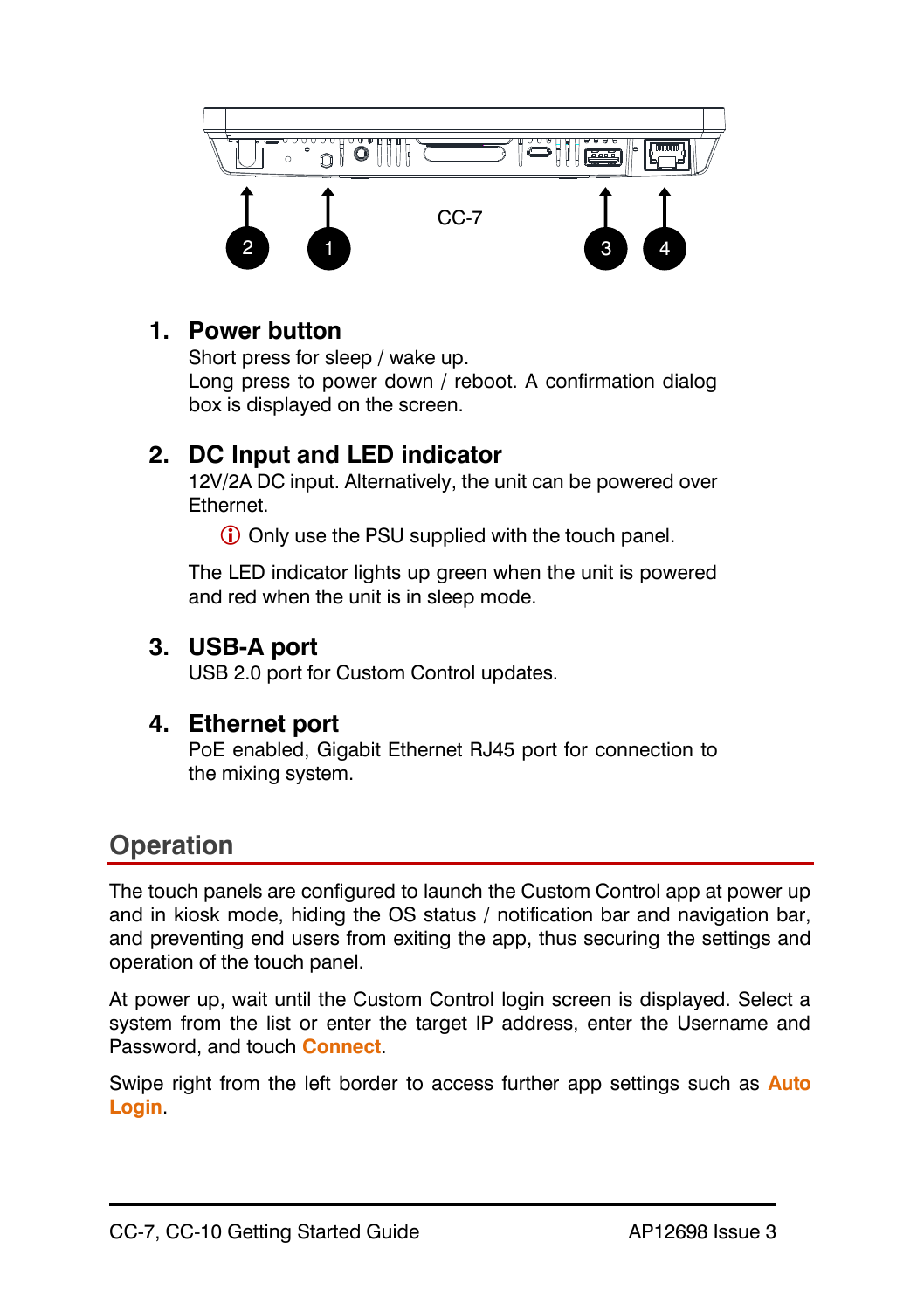The Custom Control app downloads and displays a custom user interface from a compatible Allen & Heath system. The interface is created and uploaded using the Custom Control editor. For more information on Custom Control, please refer to the Allen & Heath website and the app Help.

## **Configuration**

An installer, integrator or system admin can exit the app to change the touch panel settings such as IP address or brightness, or to update the software.

Swipe right from the left border to access the app settings and touch **Quit**. Enter the factory unlock PIN code: **8789**.

The **Settings** app gives access to several settings for the touch panel, for example:

- Network settings select **Ethernet** and enter a static IP address, subnet mask and gateway if required. Factory default is automatic IP address (DHCP).
- Scheduled sleep select **Schedule / Set Scheduled sleep On/Off Clocks** and set the Time and Repeat options as desired.
- Language select **System / Language & Input**. This applies to the Android OS only, not to the Custom Control app.

To adjust the brightness of the screen, swipe down from the top of the screen, touch **Brightness** and slide the control to adjust. **Auto** adjusts the brightness automatically based on the ambient light.

#### **Software updates**

To update the Custom Control app:

- Download the kiosk version of the app from [www.allen](http://www.allen-heath.com/custom-control/)[heath.com/custom-control/.](http://www.allen-heath.com/custom-control/)
- Store the correct version of the installer file on a USB drive. Use: **CustomControllerApp-32k.apk** (32bit) for CC-10, **CustomControllerApp-64k.apk** (64bit) for CC-7.
- Insert the USB drive into the USB port of the touch panel.
- Exit the app as described in the section above, open the **Files** app, locate and launch the .apk installer.
- Follow the instructions on screen.